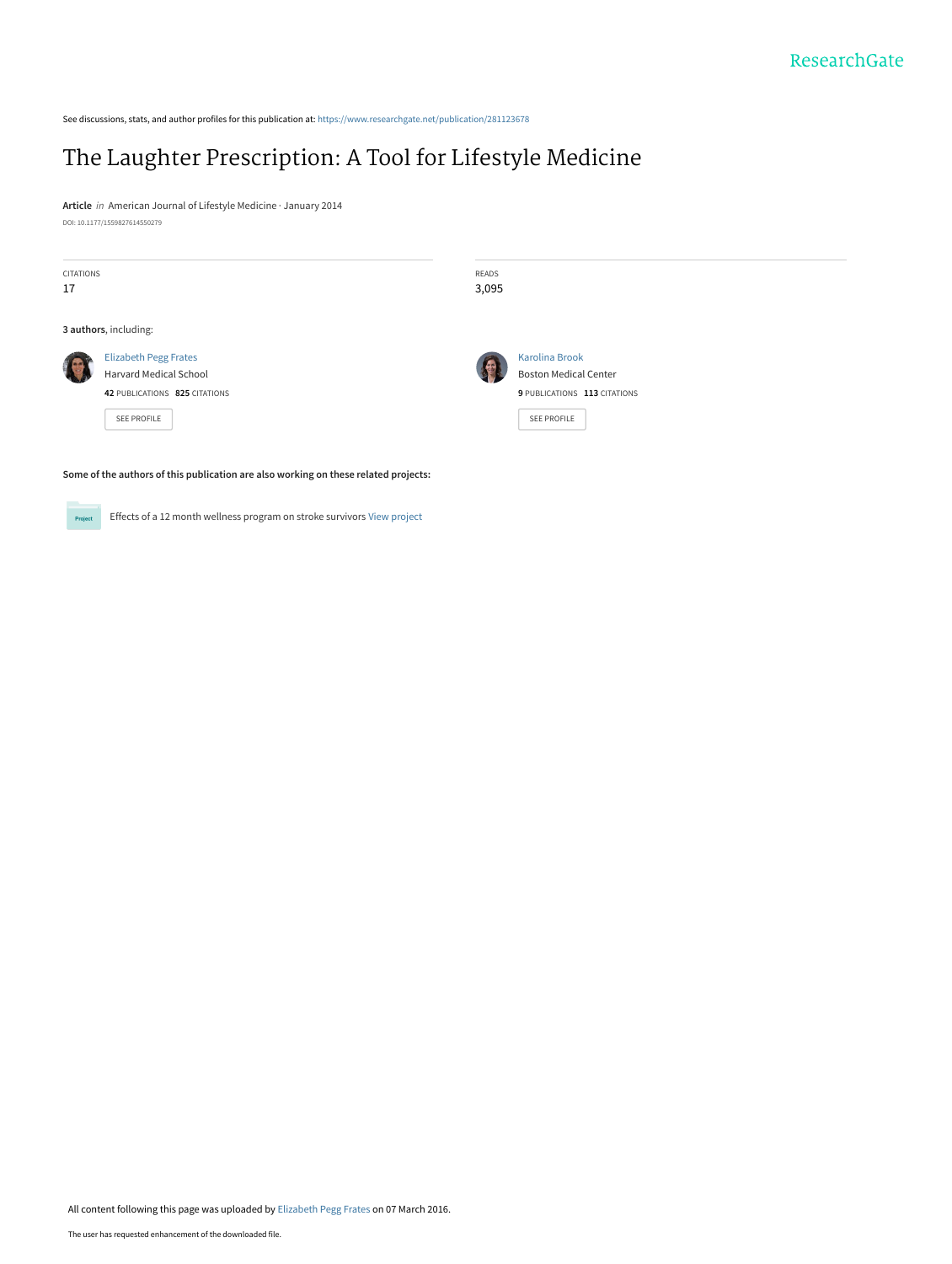Dexter Louie, BA, Karolina Brook, MD, and Elizabeth Frates, MD

# The Laughter Prescription: A Tool for Lifestyle Medicine

Abstract: *Laughter is a normal and natural physiologic response to certain stimuli with widely acknowledged psychological benefits. However, current research is beginning to show that laughter may also have serious positive physiological effects for those who engage in it on a regular basis. Providers who prescribe laughter to their patients in a structured way may be able to use these natural, free, and easily distributable positive benefits. This article reviews the current medical understanding of laughter's physiologic effects and makes a recommendation for how physicians might best harness this natural modality for their patients.*

Keywords: laughter; prescription; lifestyle medicine; treatment

aughter is a complex emotional<br>response to one's environment,<br>situation, and stimuli. Studied for response to one's environment, many years, it was not generally perceived to have any particular healing effect until 1979, when Norman Cousins published *As Anatomy of an Illness*. In this book, Cousins described laughter as creating an analgesic effect for pain caused by his ankylosing spondylitis.<sup>1</sup> Since that time, interest in laughter as a potential therapeutic option has grown, both in popular culture as well as in scientific research, where the field of psychoneuroimmunology attempts to

explore the impact of laughter on our physiology and psychology.

Current research indicates that laughter has quantifiable positive physiologic benefits. So far, these benefits have been small and not yet widely corroborated, but in this era of preventative medicine, they indicate that research on laughter is not only timely and useful but also potentially fiscally sound. This is because laughter is (usually) free, and often without side effects. A 2010 review cataloged the available scientific evidence on the physical benefits of both spontaneous and simulated laughter.<sup>2</sup> This article will

such as a joke, which evokes a response. In contrast, laughter refers to a physical reaction characterized by a distinct repetitive vocal sound, certain facial expressions, and contraction of various muscle groups. One study identified 5 separate types of laughter: genuine ("spontaneous"), self-induced ("simulated"), stimulated (eg, tickling), induced (ie, via drugs), and pathological.<sup>2</sup> Pathological laughter and crying is typically defined as a disorder of emotional expression due to damage of pathways in the cortex and brainstem, $3$ and this is distinctly different from the

Current research indicates that laughter has quantifiable positive physiologic benefits.



update and expand on the 2010 review in order to enhance practitioners' general knowledge and understanding of how laughter pertains to medicine. Additionally, we will make recommendations as to how laughter might be incorporated into a lifestyle medicine approach.

#### What Is Laughter?

"Laughter" and "humor," though often used interchangeably, have different definitions. Humor refers to the stimulus, laughter and humor discussed in this article. Laughter can be experienced both individually, for example, while recalling a particular event, watching television, or reading a book, or socially in groups, for example, participating in a yoga laughter group or sharing stories with friends.

#### Theories of Laughter: Why Do We Do It?

Theories of laughter attempt to explain the psychological motivations behind

DOI: 10.1177/1559827614550279.Manuscript received December 9, 2013; revised May 9, 2014; accepted May 30, 2014. From the University of California, San Francisco, California (DL); and Harvard Medical School, Boston, Massachusetts (KB, EF). Address correspondence to Elizabeth Frates, MD, Institute of Lifestyle Medicine, Joslin Diabetes Center, One Joslin Place, Boston, MA 02215; e-mail: [efrates1@partners.org.](mailto:efrates1@partners.org)

For reprints and permissions queries, please visit SAGE's Web site at [http://www.sagepub.com/journalsPermissions.nav.](http://www.sagepub.com/journalsPermissions.nav)

Copyright © 2014 The Author(s)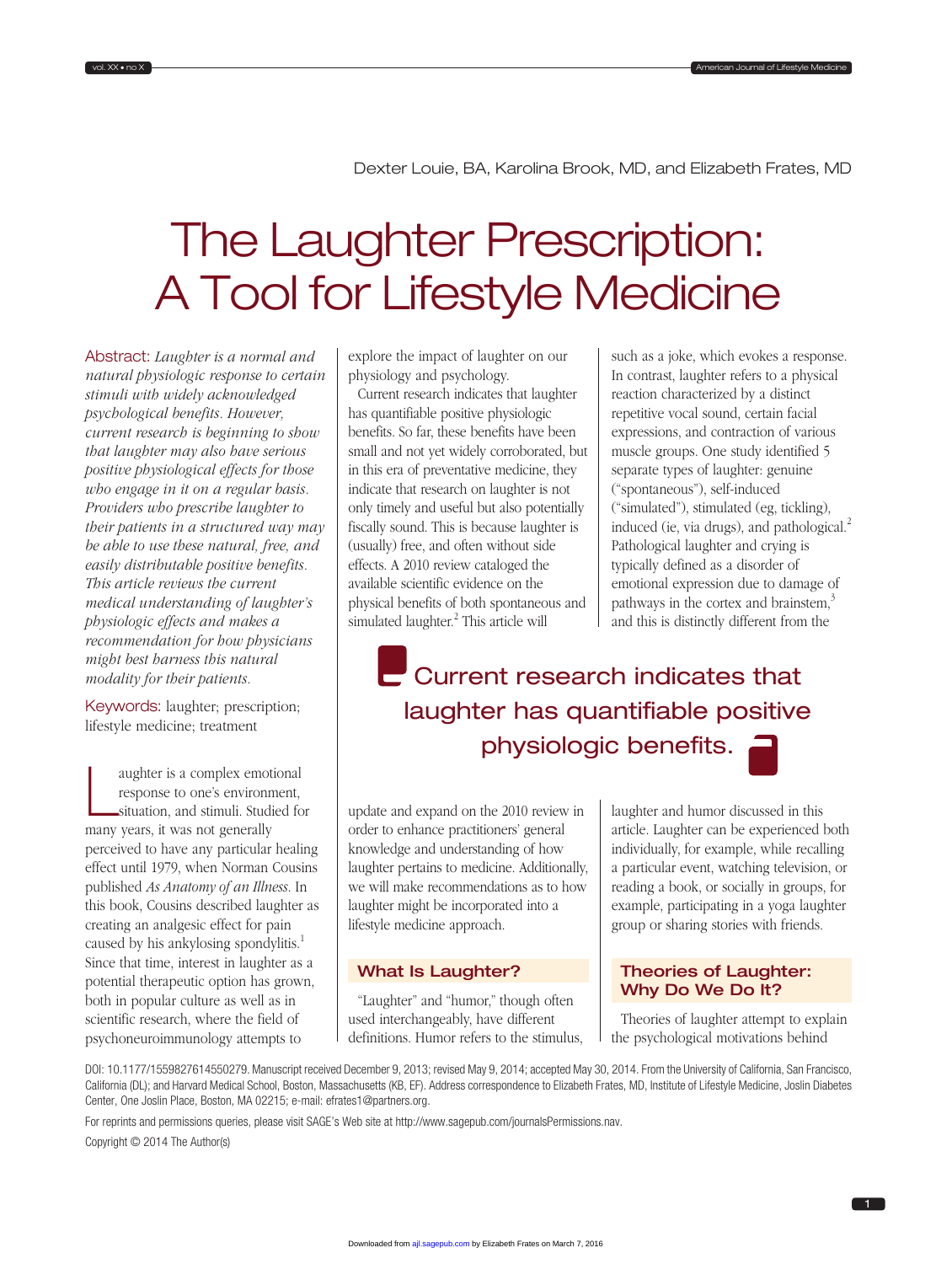genuine, or "spontaneous," laughter. Although one review<sup>4</sup> catalogued over 100 individual theories of laughter, the field is dominated by 3 in particular: release theory, superiority theory, and incongruity theory.<sup>5</sup> Release theory argues that laughter is the physical manifestation of repressed desires and motivations. Superiority theory posits that laughter is a means of increasing one's self-esteem at the expense of others.<sup>6</sup> By contrast, incongruity theory states that humor is created by a sense of incongruity between 2 or more objects within a joke.<sup>7</sup> Currently, there is no concrete consensus on which theory is the most valid or most complete.

# What Do We Understand About the Health Benefits of Laughter From a Scientific and Physiologic Perspective?

It is commonly accepted that laughter produces *psychological* benefits, such as improving affect, depression, anxiety, and stress. $8-10$  Nevertheless, there is growing evidence that laughter as a physical activity can additionally produce small but quantifiable positive *physiological* benefits. The literature on laughter can be separated based on the type of laughter studied: spontaneous or self-induced.

Spontaneous laughter differs significantly from self-induced laughter. The former refers to "genuine" or unforced laughter, often in response to a stimulus, whereas the latter describes laughter that is simulated de novo. Spontaneous laughter is often associated with positive mood, whereas simulated laughter is primarily physical and is not necessarily associated with positive emotions or feelings. Neuroimaging suggests that different neural pathways are used in these 2 forms of laughter.<sup>11</sup>

Do spontaneous and simulated laughter have the same effect on the body? One theory, the motion creates emotion theory  $(MCET)$ , posits that the body does not actually know the difference between intentionally laughing and laughing instinctively. Therefore, if one

2

induces oneself to laugh (by simulating or self-inducing laughter), the body can be coaxed into an identical physiologic response. According to the MCET, simulated laughter can capture the positive benefits of spontaneous laughter—but without using any humor at all. This is distinctly unlike the other theories of laughter, which argue that the benefits arise from nonphysical sources, for example, positive mood.

Positive mood is closely tied to spontaneous laughter, and it is thought to have independent cognitive effects of its own.12 However, parsing out the interaction between positive mood and spontaneous laughter has been difficult. A study involving 87 subjects reported that manipulating mood with music and video—specifically a peppy Mozart piece paired with a video of a laughing baby, versus music from *Schindler's List* and a news report about an earthquake significantly affected performance on a creative thinking task of learning involving the classification of picture sets with visually complex patterns.<sup>13</sup> However, another study of 60 subjects randomly assigned to watch a neutral, positive affect, or comedy video found that compared to a comedy video (presumably elicits both laughter and positive affect), a video that produced only positive affect and no laughter was not enough to cause endorphin release.<sup>14</sup> Another study of 33 people found that natural killer cell activity increased only when the subject exhibited mirthful laughter while watching a humorous video (mean increase of 15.77 LU, *P* = .037).15 Otherwise, if the subject watched the video but did not laugh, natural killer cell activity actually decreased. Because of the difficulty of the task and the paucity of research on the topic, this article will consider positive mood and spontaneous laughter together as a unit, and make no effort to distinguish between the two.

#### Spontaneous Laughter

Spontaneous laughter—also known as "genuine" laughter—has been far more widely studied. One early study examined the stress hormones levels of 10 subjects

watching an hour-long humor video.<sup>16</sup> Among experimental subjects, cortisol decreased from  $240 \pm 60$  at baseline to 90 ± 10 a half-hour after finishing the video, compared to control subjects who decreased from  $390 \pm 90$  to  $270 \pm 60$  after the same amount of time. The experimental group had a significantly larger reduction  $(P = .011)$ , although both groups had a consistent drop from baseline. A larger, more recent study involving 52 patients shown a 1-hour humor video found increases in natural killer cell activity, IgG, IgM, and other leukocytes.<sup>17</sup> Other studies ( $n = 33$  and 21) have corroborated some of these findings, determining that natural killer cell activity was higher in the group watching the comedic video compared to the control.15,18 Interestingly, another study of 20 subjects found that an amusing film actually produced similar increases in epinephrine and norepinephrine levels as an aggression-provoking one.19 The authors postulated that this was due to the emotional arousal, which can elevate sympathetico-adrenomedullary activity regardless of whether or not the arousal is positive or negative.

Other studies have linked laughter and humor with increased levels of pain tolerance. In one, 200 subjects were subjected to a painful cold-pressor stimulus after being shown a film. Those who viewed a humorous film had a significant advantage in pain tolerance time after a 30-minute wait period. $^{20}$ Another experiment of 40 subjects found that a laughter-inducing narrative, as opposed to other forms of distraction such as an interesting narrative audio tape, increased discomfort thresholds.<sup>21</sup> Similarly, a study of threat-induced anxiety involving 53 subjects found that those exposed to a humorous tape recording consistently rated themselves as less anxious and reported smaller increases in stress as the time to receive an electric shock approached.<sup>22</sup>

The cardiovascular effects of laughter appear to be quantifiable, although potentially short-lived. A study of 10 healthy subjects showed that cardiac parasympathetic activity decreased immediately on watching a comedy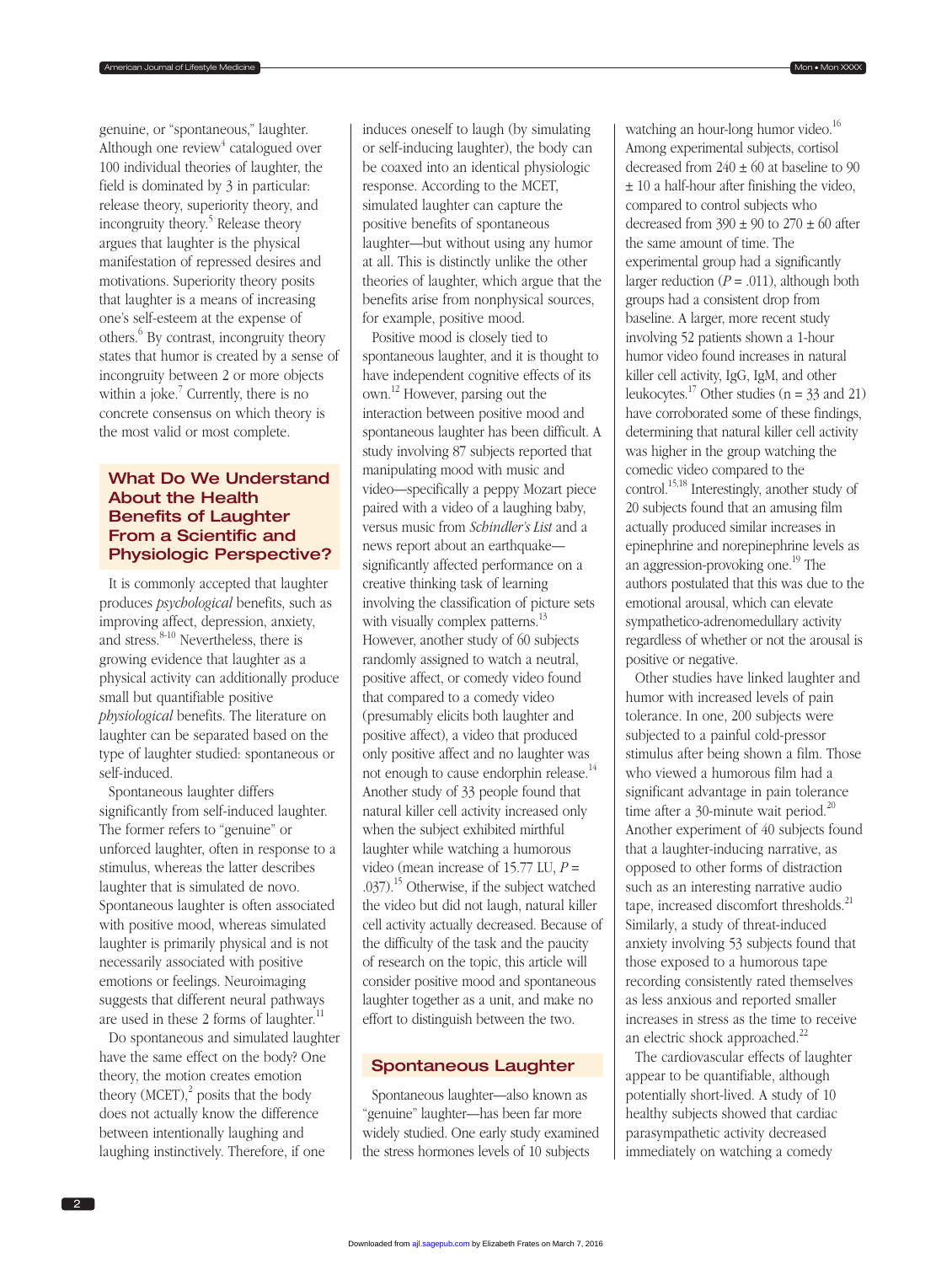video, and just as quickly returned to baseline when finished.<sup>23</sup> This was in comparison to tragedy videos, in which the parasympathetic activity also dropped, but did not return to baseline afterward. Some of the temporary effects of laughter on the cardiovascular system are predictable, given that laughter involves an increase in physical activity from baseline. A study of 8 subjects found that laughter appears to significantly increase stroke volume and cardiac output, while significantly decreasing oxygen consumption, arteriovenous oxygen difference, and total peripheral resistance.<sup>24</sup> A study of blood pressure involving 16 normotensive subjects found that laughing during a blood pressure measurement increased systolic blood pressure by an average of 12 points.<sup>25</sup> This research suggests that the body responds physiologically to a bout of laughter as it does to a bout of exercise.

In 2011, additional studies further suggested the positive effects of spontaneous laughter. For example, a study presented at the European Society of Cardiology 2011 Congress found vasodilative effects lasting up to an hour after watching a comedic movie scene, whereas an action scene prompted vasoconstriction.<sup>26</sup> Another study used humor therapy as "medication" to treat agitation in patients with dementia. The SMILE study found a 20% reduction in agitation using humor therapy, which is an improvement comparable to the common use of antipsychotic drugs but without the side effects. Agitation levels remained lower at the 26-week follow up. In this study, humor therapy used trained staff as "Laughter Bosses" to act much like the "Clown Doctors" used in hospitals on children's wards to help improve mood and increase lightheartedness. (SMILE study results were presented at the National Dementia Research Forum 2011 on September 22 and 23.)

#### Self-Induced, or Simulated Laughter

In contrast to spontaneous laughter, the proposed benefits of simulated laughter

are largely based on the MCET: that the physical act of laughing is enough to create a positive physiologic response. Research on simulated/self-induced laughter, as opposed to spontaneous laughter, is very recent, and therefore only preliminary results are available.

A randomized control longitudinal study in India recruited 115 IT professionals to participate in 7 sessions of laughter yoga as a way to reduce stress. $27$  The type of laughter yoga used consisted of bursts of simulated laughter followed by yogic deep breathing relaxation techniques. This study found no significant change in heart rate, respiratory rate, heart rate variability, breath rate, or secretory IgA in either group. However, the laughter yoga group had a significantly greater drop in blood pressure (Laughter Yoga group = 7.46 mm Hg; Control group  $= 3.03$  mm Hg), as well as a lower postintervention systolic blood pressure (Laughter Yoga  $group = 120.78$  mm Hg; Control group = 125.96 mm Hg,  $P < .04$ ). Additionally, the Laughter Yoga group showed a significant drop in cortisol levels (pre-intervention:  $0.25 \pm 0.14$ ; postintervention:  $0.18 \pm 0.11$ ) whereas the Control group did not.

Another study of laughter yoga examined 60 depressed geriatric patients in Tehran, Iran. $^{28}$  Study subjects were randomized to receive laughter yoga therapy, exercise therapy, or nothing. Both laughter yoga and exercise therapy groups had a significant decrease in depression scores compared to the control group ( $P < .001$  and  $P < .01$ , respectively), and the laughter yoga group had an additional increase in life satisfaction compared to the control group ( $P < .001$ ). Interestingly, no significant differences were found between the laughter yoga and exercise groups.

### Summary of Literature

Current literature on laughter is promising, suggesting that laughter has many positive physiologic effects on the body. It remains important, however, to retain a certain amount of healthy

skepticism until results have been repeated and reaffirmed. In this vein, there remains much to do in terms of determining the duration and long-term impact of these effects. In terms of methodology, randomized control trials are in short supply compared to intervention trials, $^2$  as are standardized instruments to help better compare results among studies. Increased methodological rigor will be important for the future. Furthermore, the distinction between spontaneous versus self-induced/simulated laughter remains an important area for exploring the MCET. Finally, having higher-powered studies that can parse out the difference between positive mood and the physical act of spontaneous laughter, for instance, can help further our understanding on the topic. There is great potential for future research in laughter. Randomized controlled large-scale trials are needed to further elucidate the physiologic effects of laughter.

## Laughter and Professionalism: Should Physicians Use Humor as a Tool to Induce Therapeutic Laughter?

An important remaining question is whether or not laughter can be made into a convenient, useful therapy for patients. Laughter has no side effects, is readily accessible—already permeating many of our daily social interactions. Thus, whether the intent is to help a patient achieve positive physiologic benefits or simply enhance provider– patient communication, it deserves a closer examination to determine its applicability in the medical setting.

Of course, health is a serious and often grave matter, and humor delivered at inappropriate times can be devastating, insensitive, and crass. In this vein, certain types of humor must be considered off-limits—in particular cynical and derogatory humor directed at the patient. Unfortunately, some studies indicate that avoiding these types of humor, including "dark" and/or negative humor as a coping mechanism for providers, can be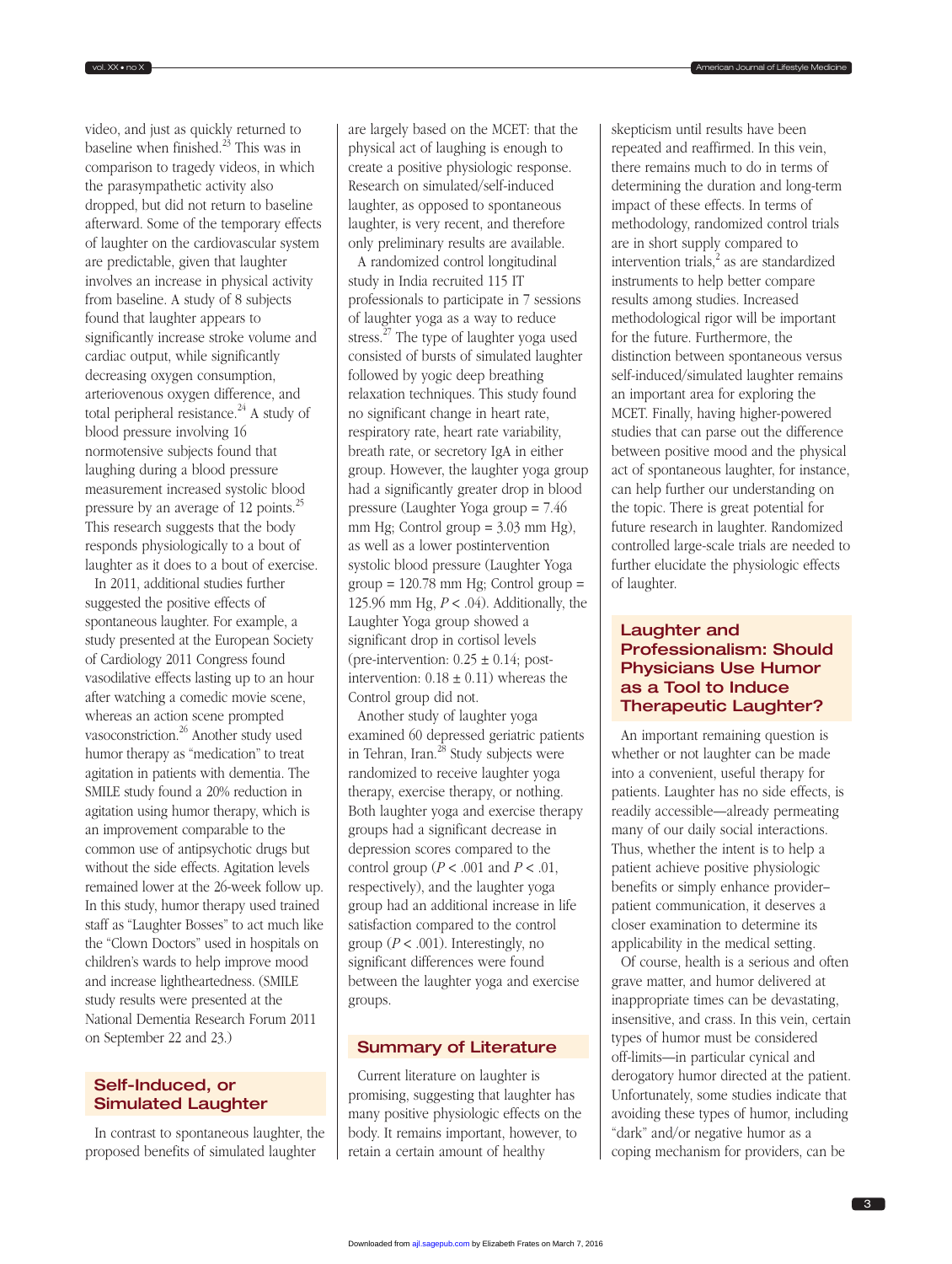an Journal of Lifestyle Medio

more difficult than imagined.<sup>29-31</sup> Indeed, negative humor can be passed down as a sort of "hidden curriculum" and perpetuated through many generations of providers.<sup>32</sup>

Within the bounds of appropriateness, however, both humor and laughter can be beneficial. For one, laughter shared between the provider and patient conveys a measure of trust and lightheartedness. Furthermore, humor can improve communication, as a joke can signal a transition in the conversation from the serious to more benign topics. In general, medical providers do best when acting cautiously and following the patient's lead. Knowing a patient well and acknowledging any humor expressed by him or her is recommended.

One additional unexplored field is the possibility of using laughter "therapy" as a means of sparking a more creative approach to lifestyle change. Depressed mood has been shown to be associated with decreased physical activity and weight gain in several societies. A recent survey of roughly  $1500$  Israelis<sup>33</sup> used logistic regression and showed that less exercise and more weight was correlated with depressive symptoms after adjusting for confounders, although whether the direction of the correlation is such that mood causes the decrease in activity or vice versa is unclear. Given that laughter and humor is a key element to happiness and is often used as a therapeutic tool for depression, $7,34$  both traditionally and more recently in the form of "Laughter Yoga" exercises mentioned above, $27,28$  it could potentially be used to counteract the effects of depression and aid new approaches to lifestyle change. More recently, laughter and humor are being used in geriatric care of patients with dementia, $3<sup>5</sup>$  resulting in a positive climate that could also potentially be fertile ground for instituting lifestyle changes.

### The Laughter Prescription: A Speculative Template

One method for putting laughter into practice is to discuss laughter with the patient during a visit. Providers can ask,

4

"What has made you laugh recently?" or "How often do you laugh?" Inquiring about laughter opens the door to light heartedness and also could lead to counseling on laughter and sharing the latest research with the patient. More important, it allows the provider to determine what the patient finds funny, thereby allowing the provider to tailor recommendations to better fit the patient's needs and preferences. This also contains the potential to deepen the therapeutic relationship between patient and provider. Put together with a more structured approach, the health care provider could consider prescribing laughter to patients.

The MCET theory states that it may be enough for patients to simply self-induce the physical act of laughing in order to gain positive benefits. Therefore, prescribed laughter may be very helpful in that all patients—even those potentially unwilling to seek out comedy or humor—can still engage in laughter and derive benefits from it. There are laughter yoga classes and videos available online and even courses offered at local recreations centers. If a patient fails to benefit from the therapy, then very little—if anything—is lost in the attempt, as there are no side effects. As such, adding in a brief 1-minute conversation on laughter may represent an additional fast, inexpensive, and no-risk tool in the physician's toolbox.

We propose that laughter prescriptions might contain detailed information as to the frequency, intensity, time, and type of laughter (forming the useful mnemonic "FITT"), much like pharmacological prescriptions and exercise prescriptions. This format aims to give patients clear and easy-to-remember guidelines. It is also a way to present laughter in a serious manner. When prescribing laughter, it would be of utmost importance to individualize the recommendations, taking into consideration the patient's own sense of humor and willingness to engage in new activities, such as laughter yoga.

An example of a laughter prescription:

(F) *Frequency*: once a week (I) *Intensity*: belly laughing (T) *Time*: 30 minutes

(T) *Type*: your favorite sit-com

Laughter prescriptions remain largely speculative, but existing research indicates that efficacious laughter "treatments" typically occur once a week or less, for 30 to 60 minutes. $36$ Nevertheless, shorter frequencies and times, such as individual sessions as short as 20 minutes, can still have a positive impact.18 Intensity remains an open-ended question. It remains unclear how much, or with what amount of enthusiasm, one's laugh leads to emotional and physical benefits. Type is the most variable factor of all. Again, tailoring recommendations to what the patient finds funny is an important part of creating an effective prescription. Furthermore, whether or not humor is even needed to generate laughter (eg, laughter yoga instead of watching comedies) is up to the individual patient.

Another consideration is the idea of group laughter, or laughter shared among other people. Although most studies look at the impact on one's body through the use of a humorous cartoon, in reality this is only a small aspect of all the stimuli that humans find amusing. Social laughter often occurs in a situation with a stand-up comedian. One functional magnetic resonance imaging study looking at the effect of stand-up comedians found that clips considered humorous activated reward centers in the brain.<sup>37</sup> Another study from Israel looked at the effect of humorous videos on schizophrenic inpatients and found an improvement in patient's psychopathology, mood, and mental status.38 A randomized controlled trial done in Japan, which allocated 27 individuals older than 60 to weekly 120-minute group laughter-with-exercise sessions over 3 months, found an increase in self-rated health as well as in objective bone mineral density, and a decrease in HbA1c levels, $39$  suggesting that group laughter sessions may be a way to encourage the elderly to exercise. However, it is currently unknown the extent to which group laughter provides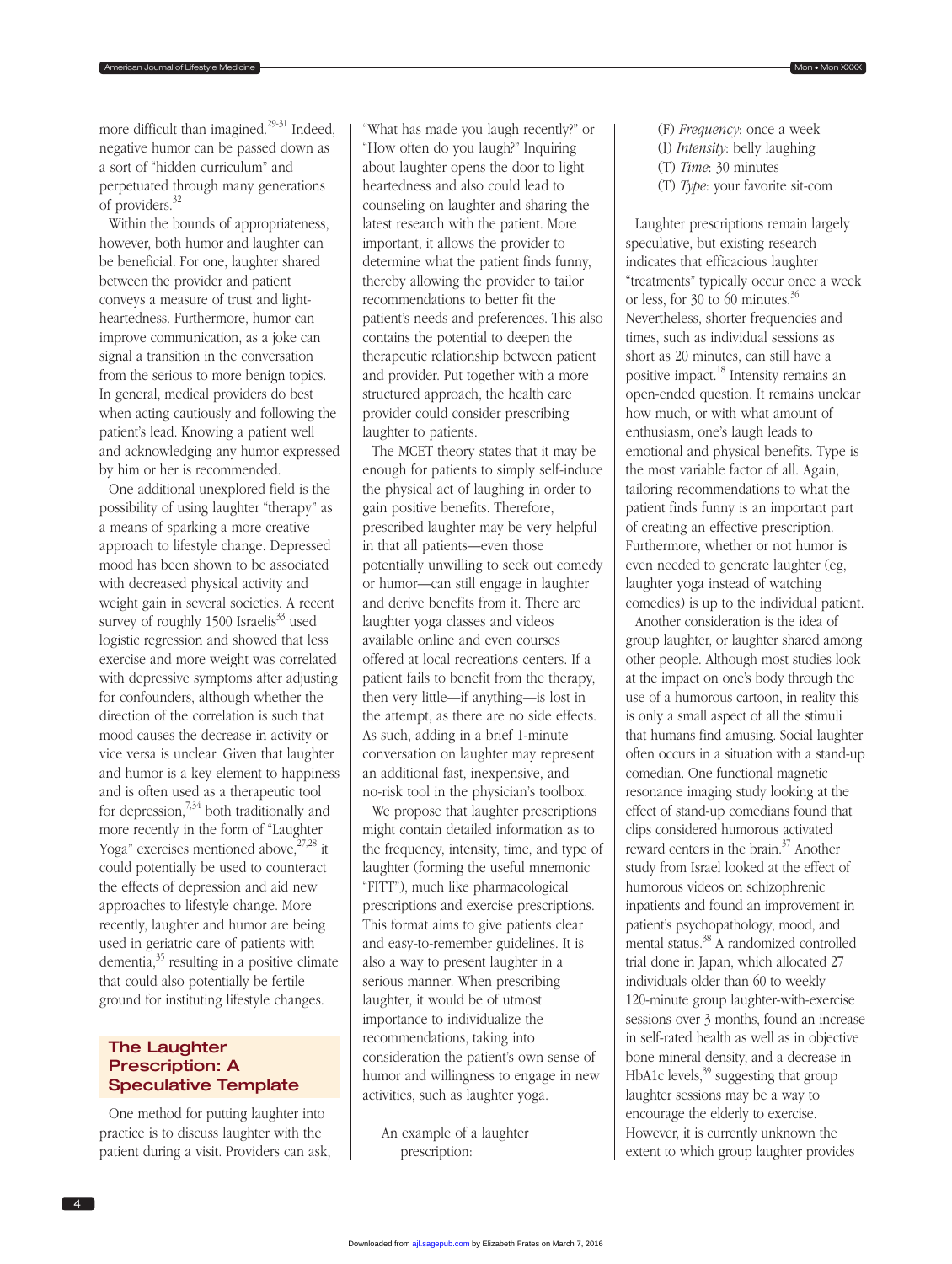different benefits compared to laughing on one's own.

There are barriers to implementing laughter therapy into one's practice. Finding the time to discuss laughter, even just a 1-minute conversation, is understandably challenging. Giving a laughter prescription to patients suffering from depression and dementia could also be difficult. Significant life stressors, such as a recent death in the family, moving to a new home, being fired from a job, and so on, understandably make people feel unwilling or unable to laugh; however, laughter might still prove to be effective medicine in these situations. In such cases, it might take social support from friends and family in order to help the patient to engage in laughter. Thus, like many lifestyle behaviors, it is likely best if the environment and the people closest to the patient are on board with the laughter prescription in order for it to be successful long term.

#### **Conclusion**

While it is well known that both laughter and humor can have deep and long-lasting psychological effects, it is only recently that our knowledge of the physiologic effects of laughter has grown. This modern change has been in no small part driven by the practices of laughter yoga and similar self-induced, or simulated, forms of laughter. Whereas laughter and humor were once thought of as nearly interchangeable, laughter is now a distinct physical action that can be effective on its own. Currently, research is indicating that the physical act of laughing, even without humor, is linked to chemical changes in the body that potentially reduce stress and increase pain tolerance. Understanding the distinction between spontaneous and simulated laughter is likely to become a stronger point of emphasis moving forward.

The United States is presently straining under the weight of rapidly increasing medical costs. Although there are limitations to the current medical literature on laughter, enough evidence indicates that laughter may be employed as part of our basic armamentarium to help prevent diseases, reduce costs, and ensure a healthier population. While more research must be done, it is also important to acknowledge there is not much to lose in laughing. With no downsides, side-effects, or risks, perhaps it is time to consider laughter seriously.

#### Acknowledgments

The authors would like to thank David Roberts, MD, for his invaluable expertise and assistance in preparing this article for publication. AJLM

#### **References**

- 1. Cousins N. *An Anatomy of an Illness*. New York, NY: WW Norton; 1979.
- 2. Mora-Ripoll R. The therapeutic value of laughter in medicine. *Altern Ther Health Med*. 2010;16(6):56-64.
- 3. Parvizi J, Anderson SW, Martin CO, Damasio H, Damasio AR. Pathological laughter and crying: a link to the cerebellum. *Brain*. 2001;124(pt 9): 1708-1719.
- 4. Foot H, McCreaddie M. Humour and laughter. In: Hargie O, ed. *The Handbook of Communication Skills*. 3rd ed. London, England: Routledge; 2006:293-322.
- 5. Smuts A. Humor. *Internet Encyclopedia of Philosophy*. [http://www.iep.utm.edu/](http://www.iep.utm.edu/humor/) [humor/](http://www.iep.utm.edu/humor/). Accessed November 10, 2011.
- 6. Mulder MP, Nijholt A. Humour research: state of the art. [http://wwwhome.](http://wwwhome.cs.utwente.nl/~anijholt/artikelen/ctit24_2002.pdf) [cs.utwente.nl/~anijholt/artikelen/](http://wwwhome.cs.utwente.nl/~anijholt/artikelen/ctit24_2002.pdf) [ctit24\\_2002.pdf.](http://wwwhome.cs.utwente.nl/~anijholt/artikelen/ctit24_2002.pdf) Accessed August 29, 2014.
- 7. Seaward BL. Humor's healing potential. *Health Prog*. 1992;73(3):66-70.
- 8. Foley E, Matheis R, Schaefer C. Effect of forced laughter on mood. *Psychol Rep*. 2002;90(1):184.
- 9. Kuiper NA, Martin RA. Laughter and stress in daily life: relation to positive and negative affect. *Motiv Emot*. 1998;22:133-153.
- 10. Szabo A, Ainsworth SE, Danks PK. Experimental comparison of the psychological benefits of aerobic exercise, humor, and music. *Humor*. 2005;18: 235-246.
- 11. Iwase M, Ouchi Y, Okada H, et al. Neural substrates of human facial expression of pleasant emotion induced by comic films: a PET study. *NeuroImage*. 2002;17:758-768.
- 12. Pae CU, Jhoo JH, Yoon IY, et al. Availability of brain serotonin transporters (5-HTT) is associated with low positive

mood in healthy elderly subjects. *Int J Clin Pharmacol Ther*. 2012;50:533-539.

- 13. Nadler RT, Rabi B, Minda JP. Better mood and better performance. Learning ruledescribed categories is enhanced by positive mood. *Psychol Sci*. 2010;21:1770-1776.
- 14. Dunbar RIM, Baron R, Frangou A, et al. Social laughter is correlated with an elevated pain threshold. *Proc Biol Sci*. 2012;279:1161-1167.
- 15. Bennett MP, Zeller JM, Rosenberg L, McCann J. The effect of mirthful laughter on stress and natural killer cell activity. *Altern Ther Health Med*. 2003;9(2):38-45.
- 16. Berk LS, Tan SA, Fry WF, et al. Neuroendocrine and stress hormone changes during mirthful laughter. *Am J Med Sci*. 1989;298:390-396.
- 17. Berk LS, Felten DL, Tan SA, Bittman BB, Westengard J. Modulation of neuroimmune parameters during the eustress of humor associated mirthful laughter. *Altern Ther Health Med*. 2001;7:62-72.
- 18. Takahashi K, Iwase M, Yamashita K, et al. The elevation of natural killer cell activity induced by laughter in a crossover-designed study. *Int J Mol Med*. 2001;8:645-650.
- 19. Levi L. The urinary output of adrenalin and noradrenalin during pleasant and unpleasant emotional states: a preliminary report. *Psychosom Med*. 1965;27:80-85.
- 20. Weisenberg M, Raz T, Hener T. The influence of film-induced mood on pain perception. *Pain*. 1998;76:365-375.
- 21. Cogan R, Cogan D, Waltz W, McCue M. Effects of laughter and relaxation on discomfort thresholds. *J Behav Med*. 1987;10:139-144.
- 22. Yovetich NA, Dale JA, Hudak MA. Benefits of humor in reduction of threat-induced anxiety. *Psychol Rep*. 1990;66:51-58.
- 23. Sakuragi S, Sugiyama Y, Takeuchi K. Effects of laughing and weeping on mood and heart rate variability. *J Physiol Antropol Appl Human Sci*. 2002;21:159-165.
- 24. Boone T, Hansen S, Erlandson A. Cardiovascular responses to laughter: a pilot project. *Appl Nurs Res*. 2000;13:204-208.
- 25. McMahon C, Mahmud A, Feely J. Taking blood pressure—no laughing matter! *Blood Press Monit*. 2005;10:109-110.
- 26. O'Riordan M. Laughter and therapy could go a long way for the heart. *Medscape Today News*. [http://www.medscape.com/](http://www.medscape.com/viewarticle/748773) [viewarticle/748773.](http://www.medscape.com/viewarticle/748773) Published August 29, 2011. Accessed August 31, 2011.
- 27. Nagendra HR, Chaya MS, Nagarathna R, Kataria M, Manjunath MK, Rao R. *The Efficacy of Laughter Yoga on IT Professionals to Overcome Stress*. Mumbai,